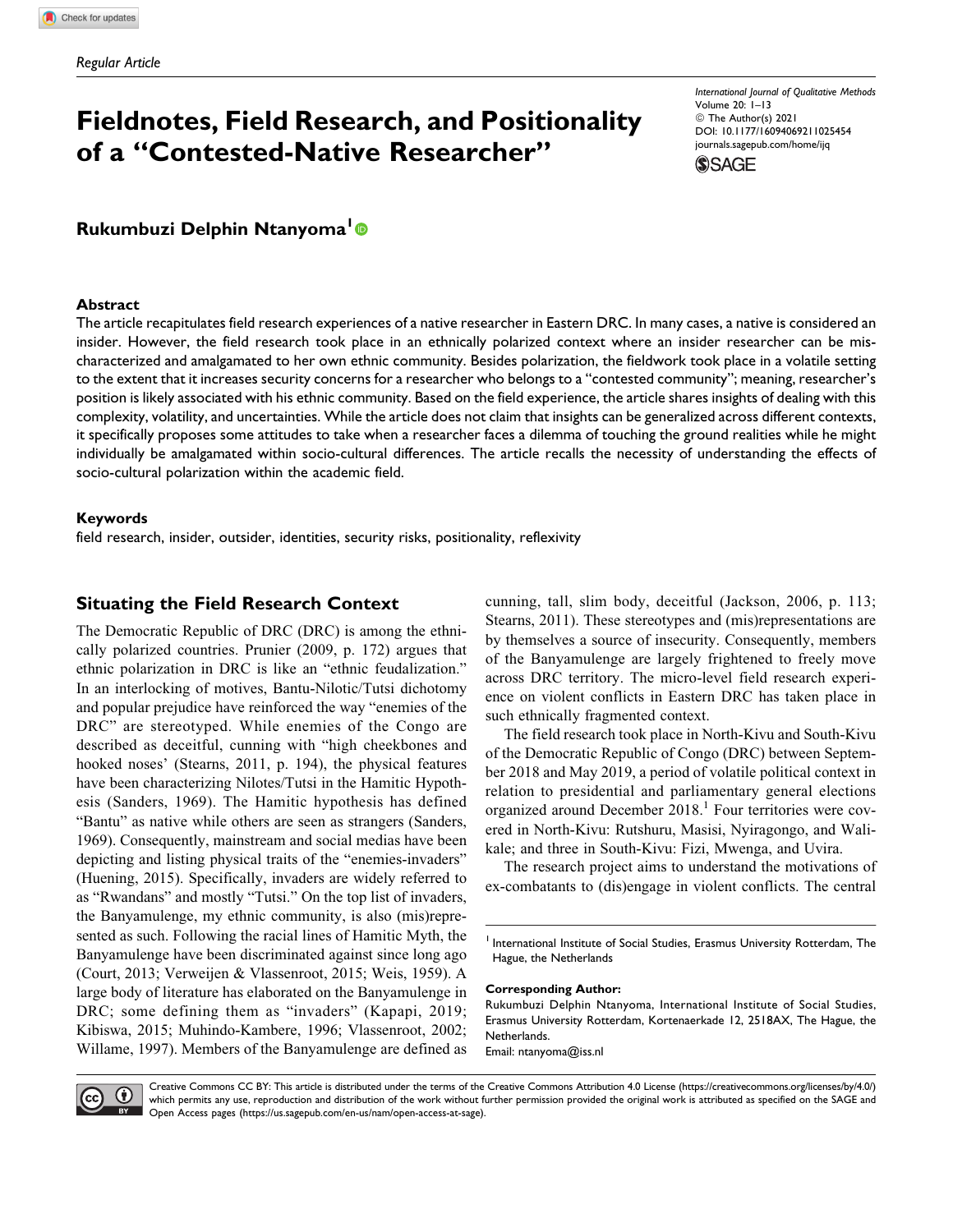research question is "Why do individual combatants join armed groups and what determines over time their decisions?" Specifically, data on ex-combatants have also covered motives from participation to demobilization. The broader argument of the research considers that relative deprivation explains largely violence intractability in Eastern DRC (Galtung, 1969; Gurr, 1970). Considering the potential richness of the DRC, the research assumes that the discrepancy between expectations and lived socio-economic conditions elucidates the persistence of violence.

Before the field research, I met researchers<sup>2</sup> who had worked in similar contexts to learn from their experience. Since my fieldwork was taking place during the period of general elections that might be associated with uncertainties, I was advised to get a short and clear written document summarizing what my research is all about; be concise and consistent when explaining my research to different interlocutors but also considering the safety of data collected. Their insights and experience helped to delve into different dimensions of the political climate and challenges ahead (Sluka, 1995). Besides the political context, surveying ex-combatants remains sensitive and requires a research permit. Therefore, I had to undertake the process of obtaining a research permit in Kinshasa, 2000 miles away from the Kivus. The permit facilitated access to the field and in particular meeting with ex-combatant (Glasius et al., 2018). As elaborated below, "personal position" has influenced the decision to undertake this procedure from Kinshasa.

Following an explanatory sequential design (Crewsell & Crewsell, 2018, p. 221; O'leary, 2017, p. 168), the research combined a survey technique and in-depth qualitative interviews. The data collection incorporated a list experiment empirical strategy to measure some sensitive motivations to participate in violent conflicts (Corstange, 2009, p. 48; Kuklinski et al., 1997, p. 327). In a comparative approach involving civilians, the field research collected socio-economic and political information on roughly 1200 participants; of which 60% were ex-combatants. The comparative approach required finding civilians who are likely similar in terms of socio-economic and political characteristics to ex-combatants to serve as the baseline (Bellows & Miguel, 2009, p. 1147). Besides the survey (original version in English translated in French and Swahili), around twenty-four qualitative interviews were administered to key informants. In addition, the research consulted colonial archives to understand the historical pattern of widely discussed causes of violence in Eastern DRC.

The mixed methodology lays the foundation of promising findings (O'leary, 2017). While the data analysis for further publication is in progress, this article aims to share the experience of the field research environment. The environment in which research takes place influences the entire process leading to knowledge production (Roll & Swenson, 2019). Moreover, the research environment can be of hazards and uncertainties (or not) depending on the characteristics of the researcher (Hervik, 1994). Thus, the specifics of the research determines partly the field environment which in turn is interconnected to findings of the research (Begley, 2009; Roll & Swenson, 2019). Hence, understanding fieldwork environment enhances the process of knowledge production.

The article is a result of efforts deployed by different contributors, including Research Assistants  $(RAs)<sup>3</sup>$  It acknowledges the contribution of RAs who helped to understand fieldwork's facets. Rutshuru and Masisi territories had three RAs each because of their weights within the sample. Other territories had two RAs. After the data collection, RAs submitted a short report per territory describing their own experience. Debriefing sessions (1–1.30 h session) were arranged to discuss their impression and encounters, including accommodation and transport.

A similar session was also organized with enumerators at the end of data transcription. Reports and conversations with more than 10 research assistants and enumerators constitute an interesting collection of research's experiences. On average, I visited at least once almost all the research sites: North-Kivu (Masisi center, Kitshanga-Mweso, Walikale, Rutshuru, Nyamilima-Ishasha, Nyiragongo around Goma city, Rubaya, and Bweremana); South-Kivu (Misisi-Lulimba-Fizi, Minembwe, Uvira-Ruzizi Plain, Mwenga-Kasika. In the sense of Geertz (2005), personal visit of the localities can mean "being there"; and helped to adjoin with local realities.

Drawing from field research experience as a native researcher, and RAs accounts, the article suggests that ethnic polarization permeates and spills over from regular interactions to academia.<sup>4</sup> Hence, a researcher's position can affect the findings if participants are reluctant to disclose some information; but also, a researcher might be biased. Next to other techniques used during the research, one of the ethical principles to circumvent biases is to reflect on the researcher's positionality. The research experience suggests that the use of mixed methods—triangulation<sup>5</sup>—in an interdisciplinary approach has reduced some of these biases linked to the researcher's position (Attia & Edge, 2017; Crewsell & Crewsell, 2018, p. 216; Johnson et al., 2007). Within an ethnically polarized context, my personal position has motivated sharing this experience. The article contributes to positionality/reflexivity debate, and the researcher's shifting identities. It highlights challenges of navigating within a volatile and ethnically fragmented setting, and the experience of managing emotional pressure that arouse from the field research encounters.

While this is an experience of a native researcher, it may apply to different contexts and positions (Smyth, 2005). However, a contested-native researcher needs to pay specific attention to some attitudes for his security. On one hand, there is no single and appropriate way of anticipating risks in a volatile context such as the DRC. Pearce and Loubere (2017, p. 158) stresses that "danger is, by its very nature, unpredictable—and dangerous situations often arise quickly and unexpectedly." While assessing security encounters is key, a contested native researcher needs to be passionate and eager to learn but also anticipate and navigate the risks ahead. Hence, a researcher needs to clearly specify and state the aim of the field research, her identity, and position. A contested native researcher needs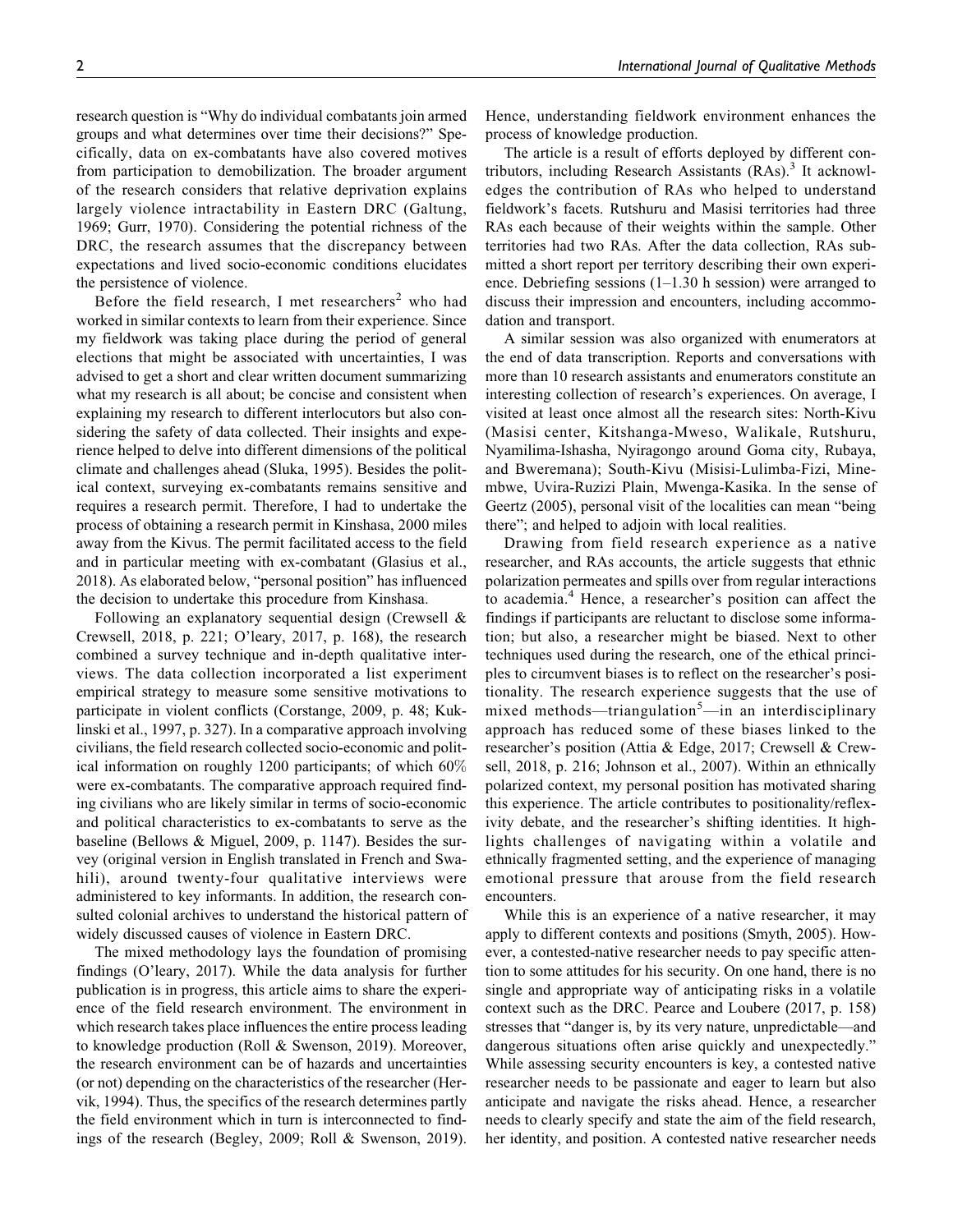to avoid any impression that attracts attention while relying on ordinary and most used means of transport. While playing a low profile, a researcher in this context is advised to avoid sharing his agenda and programme with (unnecessary) people, including RAs. There are possibilities that unpredictable security encounters will inevitably occur. Thus, a researcher needs to restrain and control emotional pressure as this might cast doubt on her position or leading to other unintended consequences.

The article is structured as follows: Besides the background of the field research, it discusses the reflexivity in a culturally fragmented context; and field research vis-à-vis predatory and bureaucracy encounters in second and third section. Fourth section elaborate on navigating between multiple identities in the volatile context. Before the conclusion, the last section recapitulates examples reflecting how the socio-security context might blur the position of the researcher.

# **Being Reflexive in Culturally Fragmented Setting**

Research and researcher are intimately related during a process of knowledge production. In a back and forth complex process, the researcher's position influences the outcome (Hervik, 1994, p. 92). Therefore, indicating the position of the researcher is highly commendable during this process (Chambers, 2020; Harvey, 2013). Reflecting on the position of the researcher and its implications on the research's outcome is commonly known as being reflexive (Berger, 2015, p. 220). Scholars have underscored the importance and relevance of reflexivity and positionality (Attia & Edge, 2017; Bernard, 2000; Guillemin & Gillam, 2004, p. 274). Reflexivity and positionality constitute one of the components of research ethics (Berger, 2015; Forbes, 2008). They help anticipating difficulties and encounters during a research process and fieldwork.

Jonathan Harvey (2013) defines reflexivity and positionality as "situating oneself." Hervik (1994, p. 94) suggests that being reflexive requires a researcher to " ... being self-conscious of himself as another..." More broadly, these refer to what and how we know (Guillemin & Gillam, 2004, p. 274). Reflexivity imposes a continuous internal introspection over how the researcher's position can affect the whole process and research outcome (Berger, 2015; Guillemin & Gillam, 2004; Richardson, 2005, p. 308). Berger (2015) indicates that being reflexive recalls one's personal characteristics including gender, race, experiences, beliefs, political stances, ideologies...

Particularly, reflexivity involves two levels of looking forth and back to examine how research and researcher influence each other, namely prospective and retrospective reflexivity; (Attia & Edge, 2017). Attia and Edge (2017, p. 35) suggest that prospective reflexivity implies the influence of the researcher on her research, while retrospective reflexivity is the other way around. In this specific study, the self-conscious examination of oneself meant that personal physical traits and affiliation to a contested ethnic community can lead to mistrust or misjudge participants' (re)actions. Moreover, previous experience can be used to anticipate possible encounters. For instance, retrospective reflexivity referred to the management of stresses experienced during a previous interview or data collection to a forthcoming research exercise.

Reflexivity and positionality are increasingly debated from different angles (Bagshaw et al., 2007, Attia & Edge, 2017). In situating researchers, the reflexivity debate often refers to two categories; an outsider and an insider $<sup>6</sup>$  (Kirpitchenko & Volo-</sup> der, 2014; McKinley-Brayboy & Deyhle, 2000). To some extent, scholars have dichotomized the two categories (Merriam et al., 2001; Smetherham, 1978). On one hand, a researcher is viewed as an insider when undertaking fieldwork within groups or participants he belongs to. On the other hand, an outsider undertakes her research within an unfamiliar groups-society (Bonner & Tolhurst, 2002). Smyth (2005) argues that both positions have limitations and advantages.

For instance, an outsider might consider fieldwork as isolation from her familiar setting. In this line, Begley (2009, p. 3) argues that a researcher is "separated from friends, family and from basic comforts and that cultural differences and being the "Other" all contribute to a frustrating and stressful situation." However, Kirpitchenko and Voloder (2014) emphasize that an insider researcher is knowledgeable when it comes to studying specific groups. Similarly, Breen (2007, p. 163) suggests that "insider-researchers are often intimately engaged with their research domains, and, unlike outside-researchers... " Moreover, Bonner and Tolhurst (2002, p. 13) argue that being an insider has other advantages including among others

a superior understanding of the group's culture; the ability to interact naturally with the group and its members; and a previously established, and therefore greater, relational intimacy with the group.

Nevertheless, being familiar of any research setting induces sometimes researchers to take some realities for granted. Breen (2007, p. 163) questions a strong reliance on researcher's past experience during a process of knowledge production. Kanuha (2000, p. 442) argues that previous experiences can hinder the prospect of opening new horizons. Though debatable, being familiar might undermine an insider's objectivity (Smyth, 2005). Breen (2007) notes furthermore that being familiar of the research context can interfere within interactions between interviewees and interviewer. Moreover, Breen (2007, p. 164) stresses that the process of interviewing can encounter difficulties when informants consider that the researcher knows already some answers to the questions being asked. Nonetheless, an outsider position can sometimes lead into new chapters of the debate (Bonner & Tolhurst, 2002, p. 8; Kirpitchenko & Voloder, 2014). In front of an outsider researcher, participants in research are willing to deepen discussions considering that an outsider has limited knowledge of the subject.

As simplified, this dichotomy insider-outsider has been questioned in favor of the multiple faces of a researcher (Smyth, 2005). There have been growing researches stressing the blurred position of a researcher based on her positionality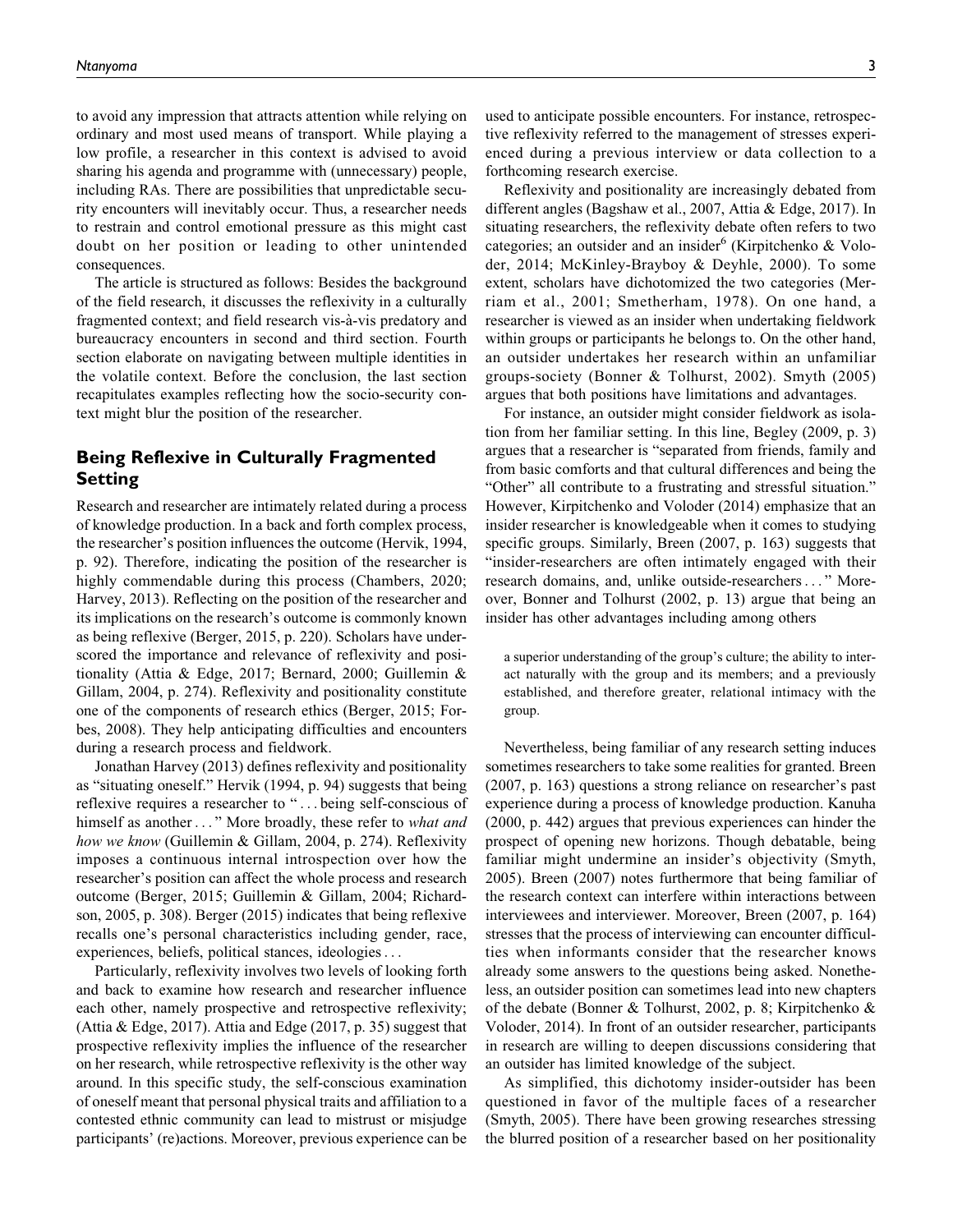(Chambers, 2020; Smyth, 2005). Bruskin (2018) and Milligan (2016) argue that the blurred position can display multiple identities at the same time. The blurred position implies that there is no clear cut between insider-outsider (Chambers, 2020, p. 440). The article endorses Merriam et al. (2001, p. 411) who contend that the dichotomy "insider versus outsider" oversimplifies a complex process characterizing researcher's multiple identities.

The concept of multiple identities of a researcher has recently been given attention. Chambers (2020), and Breen (2007) argue that research is a process that makes one moves forth and back to achieve its objective. Additionally, Thomson and Gunter (2011, p. 18) argue that research is a trajectory of a "continuous shifting relationship." Therefore, a researcher can navigate between insider-outsider positions, sometimes with a new look. Researcher position is not only determined by the researcher himself, but this might depend on participants' level of understanding and that of trusting a researcher.

In addition, reflexivity-positionality literature has not yet thoroughly connected multiple positionalities within polarized socio-cultural settings. For instance, James Chambers who resorted to multiple positionalities to access interviewees during a turmoil period in Nairobi, his personal safety was not in significant danger (Chambers, 2020, p. 439). Similarly, Smyth (2005) reflects on multiple identities of an insider researcher in Ireland whose challenges revolves around unfamiliarity of the groups (participants) of the research. Whereas they recognize that local researchers potentially face more danger than external researchers, Pearce and Loubere (2017, p. 164) suggest that training "local people to become community researchers" as means of dealing with researcher's security encounters. Doyle and McCarthy-Jones (2017) reflecting on junior and senior researcher's security issues within the volatile context, they mostly recommend communicating adaptative methods when planned research agenda is not fully executed. By discussing fieldwork after conflict, Roll and Swenson (2019) underscore the effect of the socio-security context on the quality of the data collected.

In Eastern DRC, physical and physiognomy traits tend to portray a "stranger." It largely has originated from the "Hamitic hypothesis" (Jackson, 2006; Sanders, 1969). By being tall, thin coupled with some other physical features can indicate to an observer that someone belongs to the Banyamulenge community, Tutsi, and/or simply a "Rwandan." Therefore, such descriptions and qualifications are translated into stereotypes. Verweijen and Vlassenroot (2015), and Hoffmann et al. (2016) suggest particularly that the local setting is ethnically polarized. Kalyvas (2006, p. 65) suggests that polarization is located

... at the intersection of structural conditions, political institutions, and the action of political entrepreneurs who succeed in turning real or perceived differences into polarized politics.

Therefore, an ethnically polarized context interferes with participants' perceptions about the researcher. Based on perceived physical differences, a researcher can either be identified as such by participants (Smyth, 2005). S/he can be mistrusted based on shared perceptions against any specific group. Sluka (1995) reveals that a native researcher who culturally belongs to any ethnic community, he or she can be amalgamated under this category and face security encounters.

The challenges discussed above permeate the fieldwork process. They are possibly dealt with through a research's partnership between an insider and an outsider (Breen, 2007). However, there are difficulties to always secure such partnership. Rather, scholarship argues to compensate for some of these gaps by being reflexive (Merriam et al., 2001, p. 416). That is, a researcher needs to discuss questions arising over her personal position to clarify her possible biases and limitations. To fill this gap, the article links an insider researcher working in (post) conflict environment while he ethnically belongs to a contested community. Such a position is framed in this article, as a "contested-native" researcher. Moreover, the article initiates a debate about the connection between research's environment, emotional pressure, and reflexivity. A detailed account of field research encounters helps to describe the meaning of a contested native researcher while indicating how emotional pressure are dealt with. Being a unique of this kind, the article shares different incidents to support the argument of being a "contested native researcher" and attitudes to consider.

Reflecting on fieldwork experiences constitute a source of inspiration toward knowledge production (Begley, 2009; Brigden & Hallett, 2020; Harvey, 2013, p. 87). The combination of three features constitutes the originality of this article. First, the experience brings insights that might help a researcher to undertake fieldwork within a culturally polarized context coupled with security uncertainties (Chambers, 2020). Second, the article reflects on how the author thinks he was perceived (Hervik, 1994). Borrowing from Begley (2009), Loyle (2016), and Bruskin (2018), the debate discusses shifting identities within a volatile and "authoritarian" context. And third, the article shares the experience of researching violent conflicts while a researcher's ethnic affiliation is likely contested.

# **Bureaucracies, Predatory System and "Contested-Native" Researcher**

DRC has a history of predatory bureaucracies and institutions (De Herdt et al., 2012; Nzongola-Ntalaja, 2002, p. 149). Bureaucracy, services delivery, bribes, and authoritarian fields, and volatile settings are intertwined (Rackley, 2006; Glasius et al., 2018; Chama, 2019, p. 169). Service delivery is inherently built within the predatory system (Montague, 2002; Perera, 2017, p. 639; Vlassenroot & Huggins, 2004). These settings require reporting to different officials while delaying plans. First bureaucratic challenges arise at the step of requesting research permit.

A research permit is part of procedural ethics (Guillemin & Gillam, 2004, p. 263). Guillemin and Gillam (2004) indicate that procedural ethics refer to steps of getting green lights from officials, while "ethics in practice" imply daily encounters when meeting research participants. Compared to Loyle's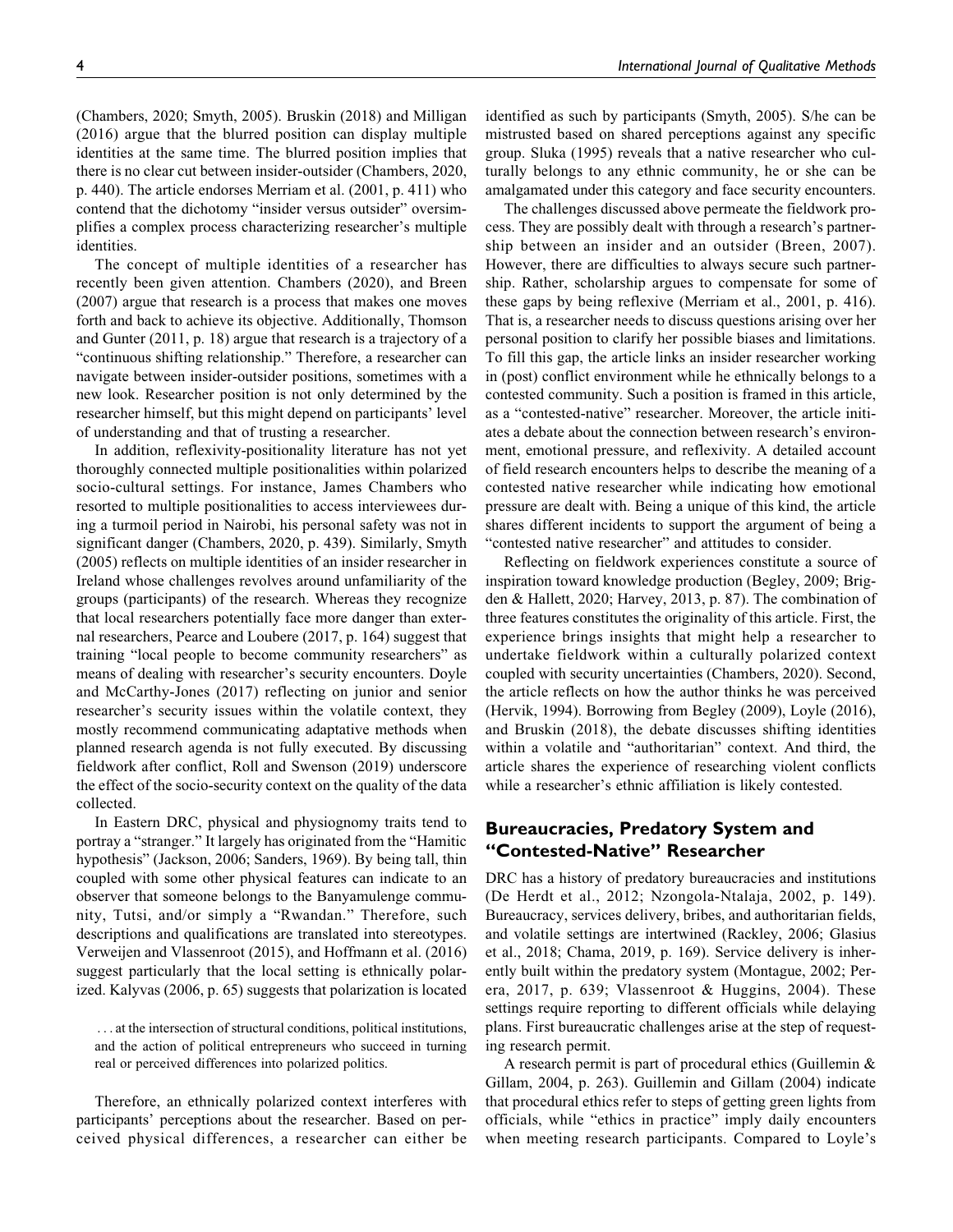experience (2016, p. 927), requesting a research permit in Kinshasa is a long, complex, fluid, costly, and time-consuming process. It implies making phone calls, knocking on different doors meeting security guards, police officers or foot soldiers asking for something cheaper, as a bottle of water or a cigarette. It is locally called "mua muke kaka" or "mayi ya pamba"<sup>7</sup>; though contextually expensive for them. Therefore, one needs to be patient and flexible as appointments keep changing. Based on informal discussions, many researchers do decide to circumvent Kinshasa's bureaucracy and find an alternative at provincial levels. However, my position and research domain indicated the need to have a permit delivered from the central level.

A first application was submitted around mid-June 2018 to the Defense Ministry which oversees the management of ex-combatants (Vlassenroot et al., 2020). Though supported by a friend who lived in Kinshasa, the follow-up needed a support within the military, working within the Office of the Army Chief of Staff (OACS). OACS's offices are in the same building as the Defense Ministry. Till mid-September 2018, there was no feedback, and personal efforts to locate the letter were in vain. The two friends felt that the Defense Ministry's bureaucracy would delay in responding; and advised introducing a second letter around 20th September 2018. The new application was addressed to the OACS office with a copy to the military Intelligence Department (DEMIAP). Moreover, they thought that an approval when the DEMIAP is informed would easily work around this topic.

Following different phone calls and approximately six appointments, the permit was handed over to me on 30th October 2018 by the DEMIAP. Besides risks of attracting authorities and intelligence services attention on this project (Glasius et al., 2018, p. 21), the permit from the DEMIAP had advantages. I had to meet local staff (military, police, local authorities, or intelligence staff); thus, a research permit authorized by DEMIAP was considered as reliable. The friends argued that the chief of DEMIAP is highly respected when it comes to undertaking a research with ex-combatants. Once again, a friend helped to link me up with the DEMIAP chief and his entourage; and has phoned to get a notification message of the permit approval.

The permit is largely relevant at provincial and local levels. At each visit, RAs and I had to report to the military units deployed across territories visited. Whenever RAs and I visited any locality, we had to introduce the research with the permit by meeting local authorities, military officers as well as officials from the civilian intelligence department (ANR). All have to sign with visa-stamps and their number indicate the level of bureaucracy (Glasius et al., 2018, p. 21). More often, a stamp visa is implicitly accompanied by requesting "mua muke kaka." "The ink costs money"; a common polite way to beg money. In many cases, we thought to circumvent this challenge by explaining that a student-researcher had limited financial means. Nevertheless, RAs stated that the research permit had played an important role.

During an interview with an ex-combatant Jeannot<sup>8</sup> in Walikale Centre, I jokingly asked him if we could travel together to Walowa Loanda, his native locality. He laughed to me by referring to his personal security as an ex-combatant who cannot easily travel out there. I then facetiously asked him if I can myself go in this region to interview ex-combatants. He replied, "you can go because you said you know [referring to the research permit] the [DEMIAP] chief" (Translated from Swahili). Such statement implies that if you know the chief, it is easier to be accepted. Though this was not the focus of our debate, Jeannot's reply implied that being familiar with the DEMIAP chief can open doors to a stranger; specifically, as the DEMIAP chief (RIP) is a native of Kalehe Territory and ethnically-culturally closer to the interviewee.

Despite DEMIAP's influence, bureaucracy and overlapping departments remains another challenge. Such bureaucratic context coupled with security volatility amplify researchers' exposure, personal security and involve additional financial costs (Glasius et al., 2018; Loyle, 2016, p. 927). For instance, in Rutshuru Territory, we had to wait for a military officer who had traveled to Masisi territory to get a visa-stamp. While the provincial military commander had approved the permit, Rutshuru territorial administrator advised to have another stamp from the military Operational Sector Commander (OSC). I had to resort to a "friend" connected within the military who agreed to refer to his name to link up with the OSC. During our phone conversation, the OSC suggested to get back to Goma and meet the Sector Intelligence Department (B2). In such encounters, researcher must flexibly adapt his agenda and plans. Therefore, we had to postpone the data collection until we got the stamp from B2. Besides delay in data collection and additional financial costs, traveling from Goma to Rutshuru is associated with security risks of being either attacked or kidnapped; given that the information on our presence in Rutshuru was already circulating.

Despite the permit, a researcher needs to be acquainted with knowledge and understanding of the socio-political context. While in Goma, I requested to access the ex-combatant's database from the Provincial Unite d'Exécution du Programme National de Désarmement, Démobilisation, et Reinsertion (UEPNDDR) for sampling purpose. The UEPNDDR oversees the demobilization and Reintegration program and the coordinator advised to contact UEPNDDR Kinshasa.<sup>9</sup> I indicated with email messages that I have been in touch with Kinshasa Office around September-October 2018. Despites my efforts to convince the provincial Coordinator, he insisted that I should send an email to UENPDDR staff in charge of statistics. Before getting a feedback to my email sent on 25th January 2019, I was told that the Statistician is visiting Goma. On 3rd February 2019, I managed to secure a meeting with the statistician.

Following our conversation, he suggested to select the sample on my behalf.<sup>10</sup> The suggestion breaks ethical and methodological principles, I unsuccessful tried to argue against this. He advised to send him an email whenever I feel comfortable with the procedure. I finally disregarded the advice and decided to proceed by working with local community leaders and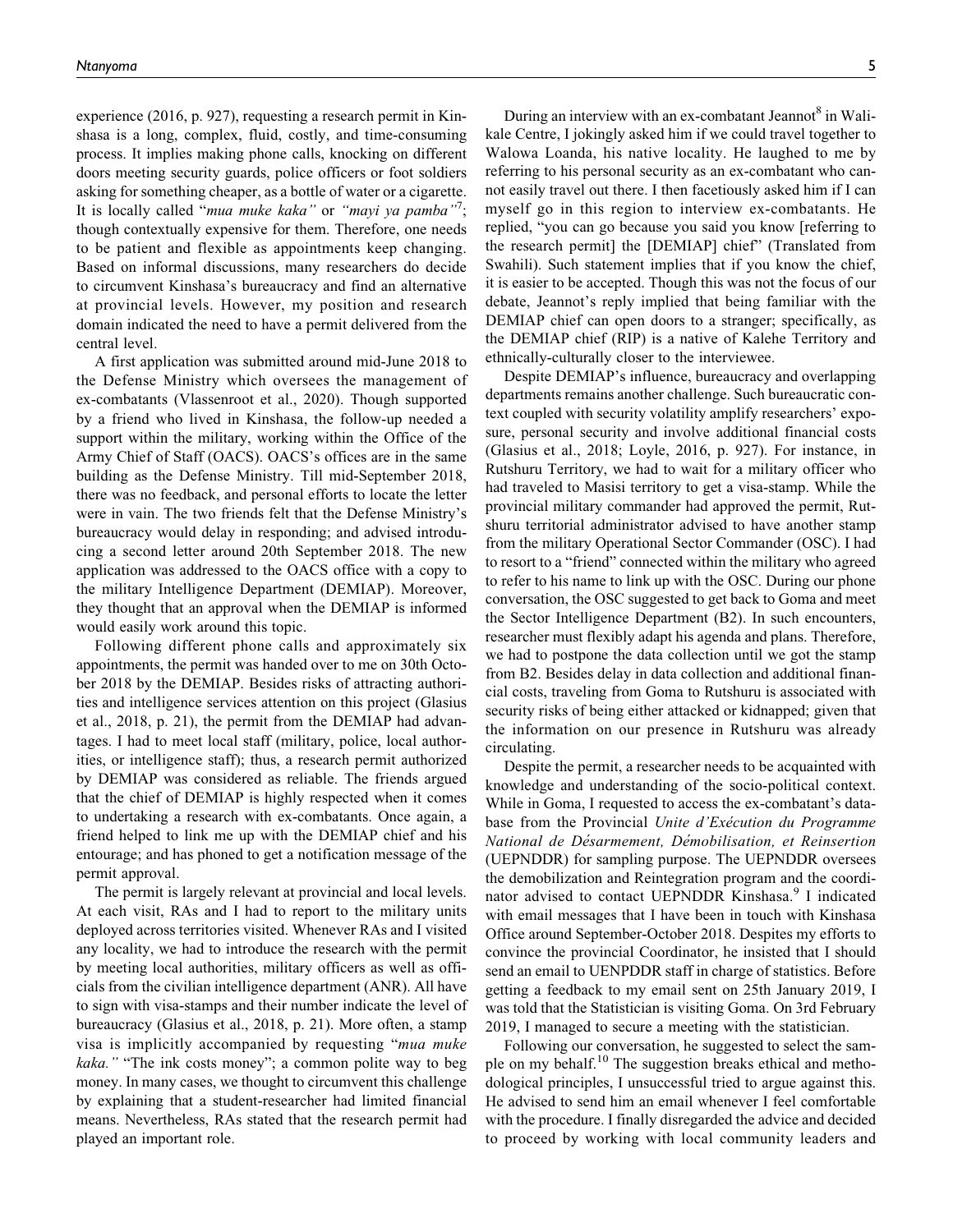ex-combatants representatives. It worked. From my experience with the UEPNDDR Kinshasa, I felt the advice had to do with the Statistician personal stance. On a first place, I guessed the Statistician was possibly trying to undermine my research plan for unknown motives; including my ethnic affiliation. However, informal talks and/or qualitative enquiry with ex-combatants indicated another path. Different accounts, mostly 2017 Ex-combatants, have referred to embezzlement and failure of the DDR program in which provincial UEPNDDR bears some responsibilities (Perazzone, 2017, p. 268; Vlassenroot et al., 2020). Ex-combatants accounts indicate that UEPNDDR is sometimes unwilling to let them openly express their encounters. Though the clear motives to advise so remain undisclosed, my personal position opens speculation that sometimes might be wrong.

In some cases, dissociating predatory behavior from discrimination is tricky. Discrimination is here regarded as political and social exclusion targeting an ethnic community to the extent members of such ethnic group are specifically identified and harassed by state security apparatuses (see for instance Cederman et al., 2010, p. 99). For instance, when visiting Bweremana locality<sup>11</sup> early December 2018, I failed to dissociate personal harassment and attempt to prey. Bweremana (North-Kivu) and Minova (South-Kivu) are two sister agglomerations distant of less than a kilometer. While walking towards Minova, one needs to cross a checkpoint designated for taxation or prey on crossing vehicles and motorcycles, a commonplace mechanism in Eastern DRC (Hoffmann et al., 2016). Walking along others, I was the only one beckoned by someone sitting on the other side of the road. I distantly refuted his call; and this slipped into an argument until someone who introduced himself as the chief of Immigration service (DGM) in Minova stepped in. With no clear answer, friends with whom we walked together kept asking the DGM chief the reason behind beckoning one person among many others. I was later told that beckoning signaled someone is suspected and had to prove who he is. However, many of the staff on checkpoints and roadblocks are poorly remunerated and their survival depends on preying.

Similar incidents happened to me more than four times. On 1st March 2019, I handed over my Congolese passport to a checkpoint between Walikale and Masisi territories. A DGM officer asked if I have a visa to travel to Walikale. After an argument and discussion, I was allowed to continue my journey. I later realized that the DGM officer was unable to differentiate between the passport holder's nationality and any visa stamp inside the passport. Similarly, early March 2019, a Congolese UN staff in Uvira insisted that I should show him an electoral card while he had my Congolese passport. In his viewpoint, he insinuated that anyone can have a Congolese passport. Upon the loud argument, A Ghanaian military officer within the Monusco helped to come up with a compromise. At the Goma International Airport, the Immigration Office Director held my passport twice (5/12/2018 and 18/5/2019) while overlooking many others on the queue. On first occasion, I managed to humbly respond to his many unnecessary questions. For the second time, I could not hold my frustration/anger and told him "you are being driven by discrimination." He stepped back and apologized.

# **Multiple Identities, Security Risks, and "Contested-Native" Researcher**

Next to many other identities, being a PhD researcher in this specific context adds another one. Some interlocutors confuse PhD program (Doctorat in French) with a medical doctor. The debate about its meaning ends up with more ambiguity than it solves. Regardless of the skin color, researchers from Western Universities stands as a specific identity within an imbalanced power and social settings (Smyth, 2005, p. 17). Forbes (2008) argues that a PhD position creates an additional identity that involves power structure. Many would expect from a researcher than what he is able to do. The best way to manage these expectations is being receptive, especially in informal settings (Sluka, 1995). Informal settings create conducive environment; and interlocutors can even ask the exact scholarship amount. Some questions are tough and involve future and stability. Though ineffective to rush into quick feedback, these questions sometimes evoke emotional reactions.

During an informal setting with close relatives, I was pushed to tell if my research would halt violence.<sup>12</sup> They thought I could be the right person to accomplish what others have failed to do. Their knowledge and experience about PhD research are very limited. The puzzling question was directed to a native researcher whom they thought shares intimately the ongoing climate of fear and despair. However, it might also happen to an outsider if language barriers are broken (Smyth, 2005). In front of some realities, 60s, 90s and recent waves of violence experience, a researcher is morally disarmed. For decades, violence emerges regularly with similar consequences and I share the sorrow of people being interviewed while their security keeps worsening.

Focusing on shifting researcher's identities, Smyth (2005) indicates that an insider may sometimes become an outsider while researching his own community. Beyond the daily encounters, close relatives were also concerned with my personal security. For instance, I was advised to take care of myself in connection with rumors of people being poisoned. More than once, some would even phone to warn me. During the conversation with relatives, besides the strong warning, their body languages signaled that the doctoral researcher is less vigilant . In my native language Kinyamulenge, the relatives warned by insisting "abasomye se!" (i.e literate people) can underestimate the threat of poison. The final message meant that whenever poisoned, it is over. Though I had to listen, my witchcraft understanding has evolved since years. However, being less vigilant in front of something dangerous was considered by my relatives as a case of shifting identities (Bruskin, 2018; Narayan, 1993, p. 765).

Security issues are unpredictable and sometimes puzzling. While explaining the visit to a military senior officer,  $13$  he referred to how my presence can raise suspicion. His statements indicated implicitly that my visit coincided with local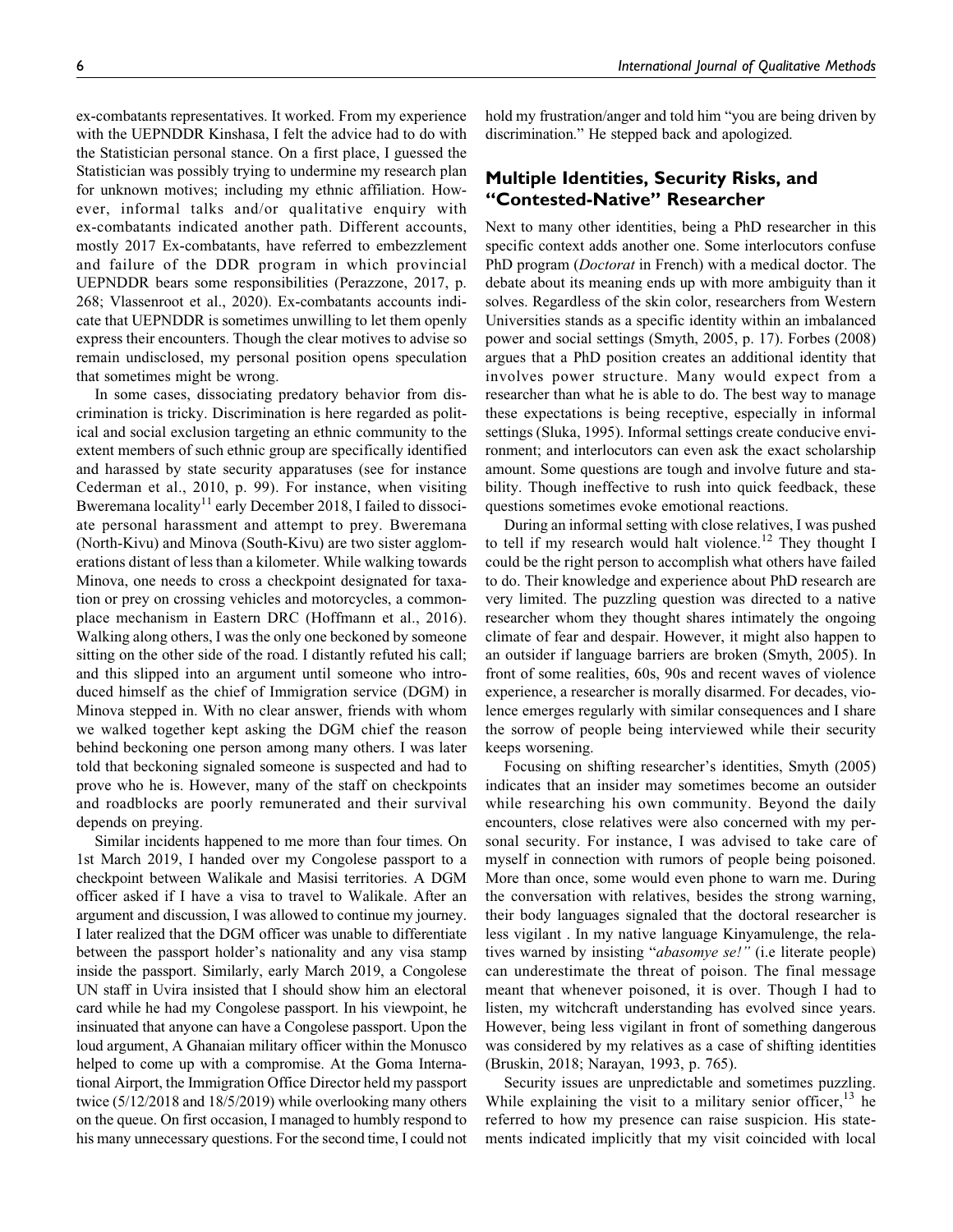security upheaval. He meant that "some [impersonal formulation] would think of an option to eliminate you for failing to understand the coincidence of your field research within the socio-security climate and the recent moves." Very fluent in French with an interesting level of understanding research processes, he repeatedly and consistently referred to how his ethnic community is seen as an opponent to mine; something that has even been debated within the army. The Colonel's message sounded rather threatening. Initially, I even failed to grasp what he meant by "coincidence and recent moves." However, I had no choice other than looking indifferent but also straight in his face. In such sudden move, it is better avoiding panic. Rather, take time to breathe, and think as if there was no other option. The more pressures appear on one's face, the more suspicion increases.

I understood the Colonel's message the next day. Two incidents occurred which I initially failed to notice. On one hand, while busy traveling and meeting respondents in the remote region with limited access to telecommunications infrastructures, I failed to notice an incident that took place on 4th May 2019 midday. In my native region, there have been clashes that killed Kawaza Nyakwana<sup>14</sup> (KST, 2019; Ntanyoma, 2019a). A member of the neighboring community to mine, Kawaza was killed on the day I traveled to this region. Killed by an armed man who belongs to my community, it revived adamant ethnic tensions. Existing tensions are embedded widely in contesting the Banyamulenge community (Jackson, 2007; Ntanyoma, 2019b). Meanwhile, Forces Démocratiques pour la Libération du Rwanda (FDLR), the Rwandan Hutu rebels were also moving in the region across South-Kivu toward North-Kivu and vice versa. Within volatile contexts, researchers can be perceived as spies (Sluka, 1995, p. 283, Stearns, 2011, p. 97); and that possibly was the message of the military officer.

I recalled later how an accountant of the local chieftaincy came to visit the place where I was administering an interview. Amid the interview with an ex-combatant nicknamed Emma<sup>15</sup> at his home, the accountant knocked; entered the house and asked simply "are you still there? Later, Emma assured that "there was no harm intended. This is how they [local authorities] do behave."<sup>16</sup> Local authorities serve as police and intelligence services. Despite the assurance of Emma, the message from the accountant was not clear.

At some points, my personal security was raised by RAs who advised not to travel to dangerous localities. Within the imbalanced power relationship, a friendly attitude toward RAs is important (Cronin-furman & Lake, 2018). RAs ESh and EMa thought that there were risks for EMu, one of their team members, to travel from Rutshuru Centre  $(Kiwanja)^{17}$  towards Nyamilima/Ishasha. The large region of roughly 40 kms was militarily controlled by Rwandan Hutu rebels, FDLR. Besides the presence of FDLR, security concerns included kidnapping risks. Emu was hesitant due to his experience; we understood his worries. For cultural similarities with EMu, ESh and EMa thought that I need to consider these concerns and avoid traveling to Nyamilima.

Whether the avoidance would have been part of "dumping research" (Schroeder et al., 2018; Tangwa et al., 2018, p. 51), I felt ethically indebted to support them in these dangerous localities. Besides a moral feeling, supervising their work has enhanced trust over how the survey was being done. While I intended to show my committment to take risks as they do, I promised to visit them without precise information. Meanwhile, I managed to identify a military commander deployed in Nyamilima and from whom I could obtain security information. Before securing a meeting with the commander in Goma, RAs had to survey the next day in Nyamilima. Their agenda was more influenced by the availability of "gatekeepers." I had then limited options to decide whether supervise or wait for a meeting with the military commander. As part of my security strategy, I restrained from disclosing my entire supervisory agenda. I only phoned RAs to locate them after reaching Nyamilima.

On my way to Nyamilima, the military commander phoned to check if I was ready to meet in Goma. I indicated that I was on my way toward Nyamilima. He insisted that I should immediately return if not convoyed by the UN peacekeeping Monusco. The commander warned over plots and complicity of motorcyclists when it comes to kidnapping's incidents. Strangely, a motorcyclist was clearly following my conversation. As we broke barriers by chatting with the motorcyclist, I realized how breaking language barriers is relevant to informally learn. He spoke to me as an insider and shared how kidnapping operates.18 It mostly targets people for the sake of settling accounts. It anticipates ransoms if a victim is expected to pay enough cash. Kidnapping involves many people, including drivers, motorcyclists, and neighbors, the motorcyclist revealed. He assured that if someone looks ordinarily and had no problem locally, there is limited probability of being kidnapped. Nonetheless, the lesson to learn is to only trust two or three close friends to share the agenda (Glasius et al., 2018, p. 29).

Generally, security uncertainties are numerous and unpredictable when researching the eastern DRC region. The probability is high that unexpected gunmen ambushes might occur at any time. The possibility that a motorcycle will break down while driving in remote localities is too high. Motorcycle transport during long distance such as Walikale-Goma (12 hours) is tiresome and uncertain for a contested insider. In Bwegera, a region known for kidnapping incidents, gun firing<sup>19</sup> took place within meters of where I was conducting an interview. One of the interviewees met that day told me that his young brother was killed in similar circumstances. Whether targeted or not, the field experience suggests avoiding fear and emotional pressure in front of such unexpected incidents.

## **A Native Researcher: Intruder or Insider**

Members of the Banyamulenge community are afraid to travel in remote regions of the DRC. Following the lengthy experience of discrimination and selective killing (Court, 2013; Huening, 2013), they security and safety are uncertain. One can intermittently meet military soldiers in some of the remote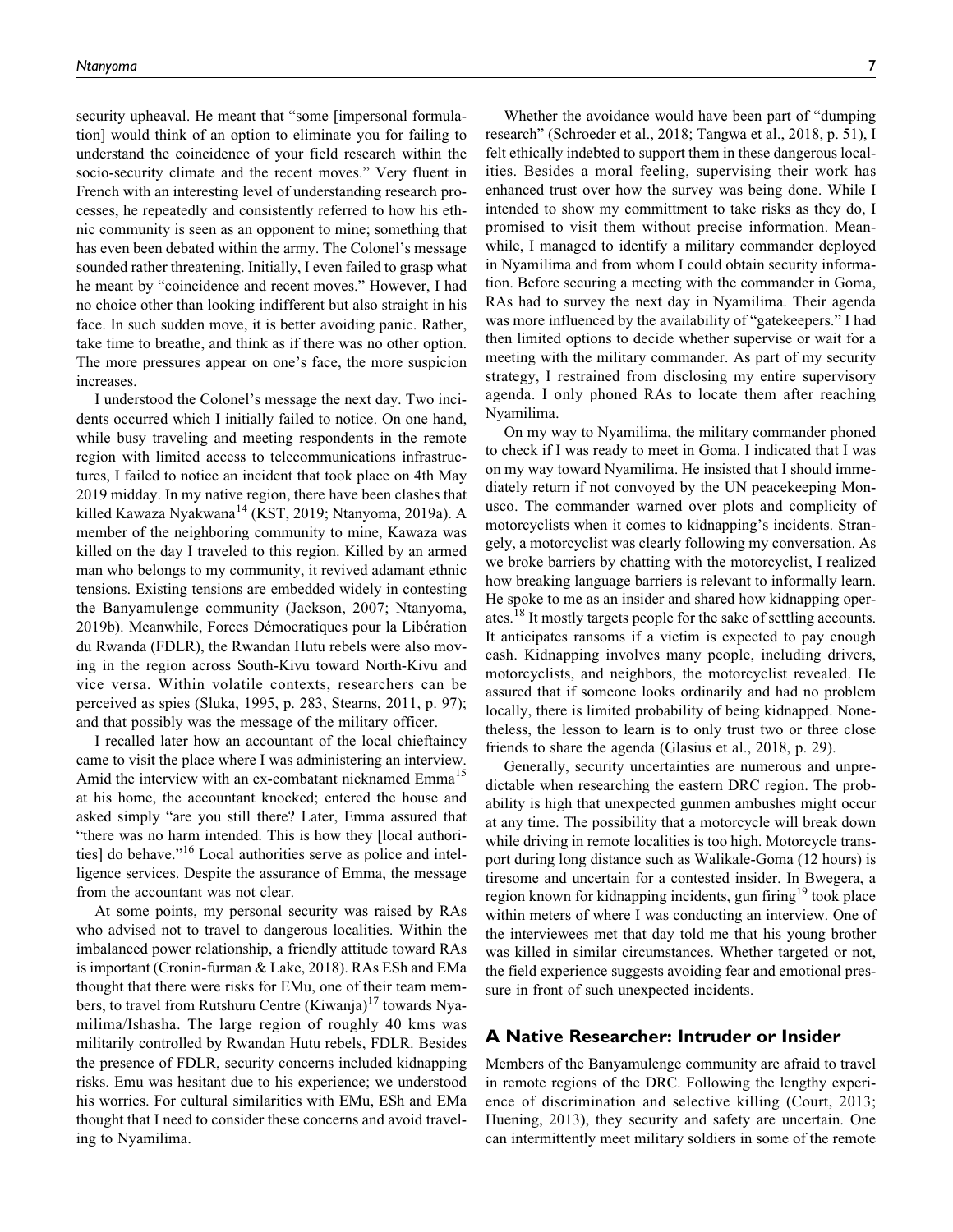localities. During the last decades, Banyamulenge soldiers have been selectively killed as rebellions erupted in the Kivus (Ntanyoma, 2019b). At present, there is a limited number of (mainly) military officers in Walikale, Ishasha, Kamituga, Nyamilima, Masisi $^{20}$ ... They are discriminated against and considered "foreigners" by comrades and generally by the public. Social media and political discourse keep defining Banyamulenge soldiers as "Rwandophones as perpetrators" (CRG, 2017, p. 67). These allegations combine with lengthy manipulative campaigns against Banyamulenge and Tutsi.

Due to this socio-security and political context, there are few members of the Banyamulenge employed by international NGOs to work in remote localities of South-Kivu. The sociosecurity and political context might partly explain why NGOs are reluctant to recruit them. I have been told that in Goma, Bukavu, and Uvira, there are less than 5 Banyamulenge individuals working with international, and UN based organizations in South-Kivu and North-Kivu. Whether discriminated against or not, this has an implication of how the Banyamulenge are perceived. Thus, a researcher traveling in the remote localities is mischaracterized and likened to military personnel. Besides the ambiguous status, a researcher might be victimized following the misrepresentations.

RAs who collected data in Rutshuru had shared their experience on how EMu was treated with special attention in a restaurant-bar; being called "Afande."<sup>21</sup> Other RAs acknowledged to have been asked by locals if EMu is a military officer. Based on his physical features, "Nilotic characteristics" (Pottier, 2002; Sanders, 1969), CRM has experienced similar misrepresentation in Masisi territory. I came across similar experience at the time of crossing military checkpoints. I was asked if I am an officer or someone working with security apparatuses in Lulimba locality<sup>22</sup> when soldiers at the checkpoints read my research permit. How can you travel without guards, they asked? I had to clarify that this is an academic research mission, and the document is simply a permit. Though soldiers were unfamiliar with research permits, they were slightly convinced. They expressed their doubt in Swahili, "apana, tulisha kuyuwa, haupendi tu kujionyesha" (no, we have already noticed who you are even though you don't want to disclose your status).

In a similar vein, Captain Amuli introduced himself and fell short to militarily salute. I met him inside the circle reserved to people allowed to enter soldiers' camp in Lulimba (Fizi territory). I needed to introduce myself to the interim military operational commander. Within a short distance of the military camp, Amuli shyly greeted me and asked: are you an officer.<sup>23</sup> I swiftly said no. He hesitated. I insisted by saying I am not a soldier. Then, he introduced himself, I am Captain Amuli. Nice to meet you, I replied. Immediately, he begged a small amount of money (less than \$1) to pay a motorcycle. I felt this has nothing to do with ethical principles and gave him 1,000 Congolese Francs. In the end, I sensed that Amuli was cleverly avoiding any clash with a senior officer and looked for an opportunity to get help.

Alphamin, a company operating in mining sector, had facilitated my flight from Goma to Walikale (Bisie) on 27th

February 2019. Along with Walikale territorial Administrator (TA), we landed at Alphamin's aerodrome built inside the Bisie jungle. Alphamin's staff are always informed about visitors who need facilitation to leave the Aerodrome. I missed the direction because I was told by the staff "we have already organized transport facilitation for you." Though hesitant, I felt lucky. Mistakenly, they thought I am part of an inspection team working in mining sector who were visiting Bisie locality. On our way to Bisie, I realize this was a wrong direction. Stressed with uncertainties, I was fortunate to reroute to Walikale and found the AT on his way. I asked for the favor of being transported in the AT vehicle. He directly retorted "our mission is to facilitate army officers."

In such uncertain circumstances, I hesitated to openly refute the "military identity." I had no clue over how it would look like if I would miss the TA support while mobile communication was largely impossible. In front of multiple questions, instead of responding to his implicit question, I resolved to hand in my research permit. $24$  Implicitly, I expected the TA to read and consider my research position. I got a positive offer to board his vehicle as he finished to read the research permit. Immediately, I requested an interview with him the next day. I learnt that the easier way to manage such unexpected encounters is to keep calm, contain one's frustration or anger; anxiety might reveal your profile.

My visit to Kasika locality (Mwenga territory) underscored how my identity was viewed and linked to an "intruder." Two RAs have collected data in Mwenga. CRM is a Munyamulenge (singular of Banyamulenge) while JNg is Muhunde (singular of Bahunde community). Both have acknowledged how CRM had difficulties to approach civilians in Kasika. The representatives of ex-combatants have warned RAs that civilians are possibly reluctant to work with CRM. Besides unpredictable incidents and volatile circumstances, JNg, and CRM experience had indicated that I would possibly encounter this challenge due to 1998 Kasika's massacre.<sup>25</sup> However, I was curious and eager to visit the region; otherwise, it would have been a form of "dumping fieldwork" (Schroeder et al., 2018).

During an interview, an ex-combatant nicknamed Ilde<sup>26</sup> recalled how the Kasika population were butchered by rebels in 1998. "Killers of Kasika were Tutsi," he expressed. I asked him what he thinks would be the impression of locals in front of a "Tutsi." He once laughed and then replied "you see; you, native of Minembwe look like Banyamulenge. And Munyamulenge (singular of Banyamulenge) is a Congolese, you see. People here have seen Tutsi's faces; these were tall faces... Then, whenever they see someone who look like them, they can think that he/she is doing "politics," or something like that ... " (translated from Swahili). Nonetheless, Ilde stressed that there is limited danger when someone has openly cleared his mission. Otherwise, people can still whisper to one another and consider that a visitor is hiding something. The description of Banyamulenge-Tutsi by the interviewee showed that a researcher can be amalgamated with an "intruder" based on his socio-cultural affiliation.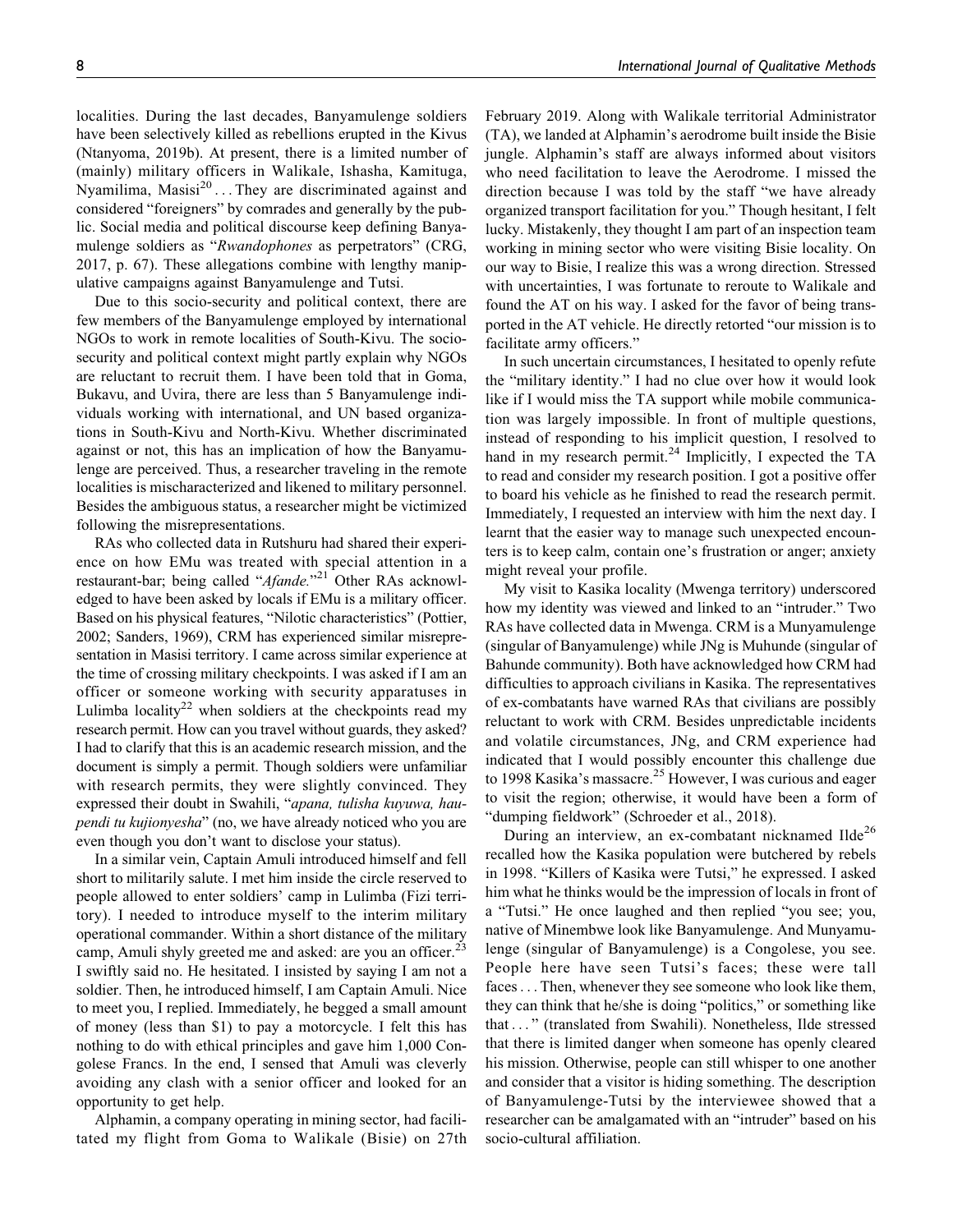# **Conclusion**

The article recapitulates field research's experience of a native researcher affiliated to a contested ethnic community. In an ethnically polarized context coupled with security volatility, a native researcher can easily be mischaracterized and amalgamated to his own ethnic community. The article suggests that being a "contested native researcher" adds emotional pressure to existing stresses of undertaking a field research within the volatile context such as the Eastern DRC. Besides reflecting on regular and common encounters, in many cases a contested native researcher is required to hold his nerve. Building on fieldnotes and field research experience, the article gives some insights that might mitigate these concerns. Mitigating these concerns helps to tackle the dilemma between passion to touch the ground realities and the need to cope with specific security challenges. While it is unlike to anticipate all disruptions in conflict zones, the article suggests some attitudes and measures that can attenuate risks.

In a first place, a contested research needs to strictly comply with administrative requirements to undertake a field research. Flexibility and reliance on networks can create entries within the socio-political setting characterized by bureaucracies and ethnically-based distrust. Obtaining a research permit from top level institutions might help to circumventing bureaucratic encounters. A researcher needs to be consistent in relation to his work; keep a simple, clear, and similar message of his purpose. Due to technology developments in communication, a contested researcher must be aware that minor inconsistencies can create suspicion but also security risks (Sluka, 1995, p. 285). The consistency dilutes speculative interpretations when local population are curiously chatting over the researcher. The article suggests that in a volatile setting which might involve kidnapping, a researcher needs to specifically dress down (Belousov et al., 2007, p. 168); avoid an attitude that attracts attention (Sluka, 1995, p. 282, Cronin-furman & Lake, 2018). I had on my way to Ruzizi Plain or Masisi, implicitly admitted being a cattle herder before familiarizing with a motorcyclist. Following the colonial legacy categorizing cattle herders and agricultural farmers (Lemarchand, 2013; Sanders, 1969), first impression of locals would see me as cattle breeder. Moreover, a researcher needs to carry only necessary in light bags.

Furthermore, the mode of transport is key when undertaking field research in conflict zones. Apart from playing a low profile, it is advisable to use unobtrusive means of transport. In remote localities of the Eastern DRC, a motorcycle transport is sometimes affordable, pragmatic, and used by ordinary passengers. Additionally, an effort to discuss the price of the transport makes a researcher looking ordinarily. Lowering the price is locally viewed as an expression of familiarity and modesty. Whether a researcher uses any transport means, the time of traveling is of importance. His agenda should be shared with limited and trusted individuals. The researcher's safety depends on the screening of information around him. Moreover, researcher's security involves his digital devices (smartphone, digital recorder, or digital camera) which must be off and only used when needed. Owing digital devices implies privileged status and might be a source of unsecurity.

As Cronin-furman and Lake (2018) indicate, one of the strategies to access volatile fieldwork is building trusted networks that can facilitate connection with locals and minimizes risks. Building networks ahead with local populations helps to break polarization's barriers. For instance, having contributed to support in paying schools fees to four secondary students in one of the territories visited has facilitated an easy entry. Networking with influential religious leader even made the RAs feel that this was one of the places where they were mostly welcomed. Otherwise, it would have been uneasy.<sup>27</sup> In addition, knowledge of religious practices and biblical verses, which are part of Congolese culture can also break some barriers. Commonly, discussions in DRC keep referring to the bible or at least to Congolese musicians. In one of the localities visited, I inadvertently entered a debate about who might biblically be a role model pastor. $28$  As the debate was going on, one could refer to X biblical verse and I to another one. From the debate, passengers started to enquire about my status. As we get familiarized, one of them helped finding an accommodation while it was somehow late in the evening. Hence, understanding social beliefs and languages are part of familiarizing with local culture. Both attributes can help to navigate between outsider-insider. While she had language's barriers when doing her field research in Rwanda, Chakravarty (2012, p. 259) reveals how "accidently accessed findings" contributed to her research. Thus, languages and informal settings can be as source of research data to validate the existing ones.

Loyle (2016), and Cronin-furman and Lake (2018) argue that a researcher must regularly assess the situation; follow and listen to updated news. The article suggests that there are always unintended events regardless of how good a researcher can anticipate. Therefore, expressing one's fear or emotional pressure might in turn lead to unintended consequences. An ideal attitude is to keep calm, check around what others are doing and then consider what to do. In line with Loyle (2016), and Narayan (1993), the article suggests that researcher needs to be perceptive, pay attention to different stories, and avoid frustrating interlocutors for building trust.

In a broader sense, the article draws that discrimination is complex and fluid. It hinders a researcher to safely undertake her research. The hindrance has an implication in the future as it may affect a distinctive group. Consequently, one might fail to research in such volatile contexts for fearing his security while this failure undermines the future. A Knowledgeable University professor in Bukavu told me that within the academia, the Banyamulenge are considered "illiterate" and mostly "warriors."<sup>29</sup> He stressed that the Banyamulenge are absent in many of academic debates discussing their situation. I argue that, one of the challenges to embrace academic carriers in Congo is linked to their discrimination. Therefore, the article opens such complex debate around socio-cultural discrimination and its impacts within the academia.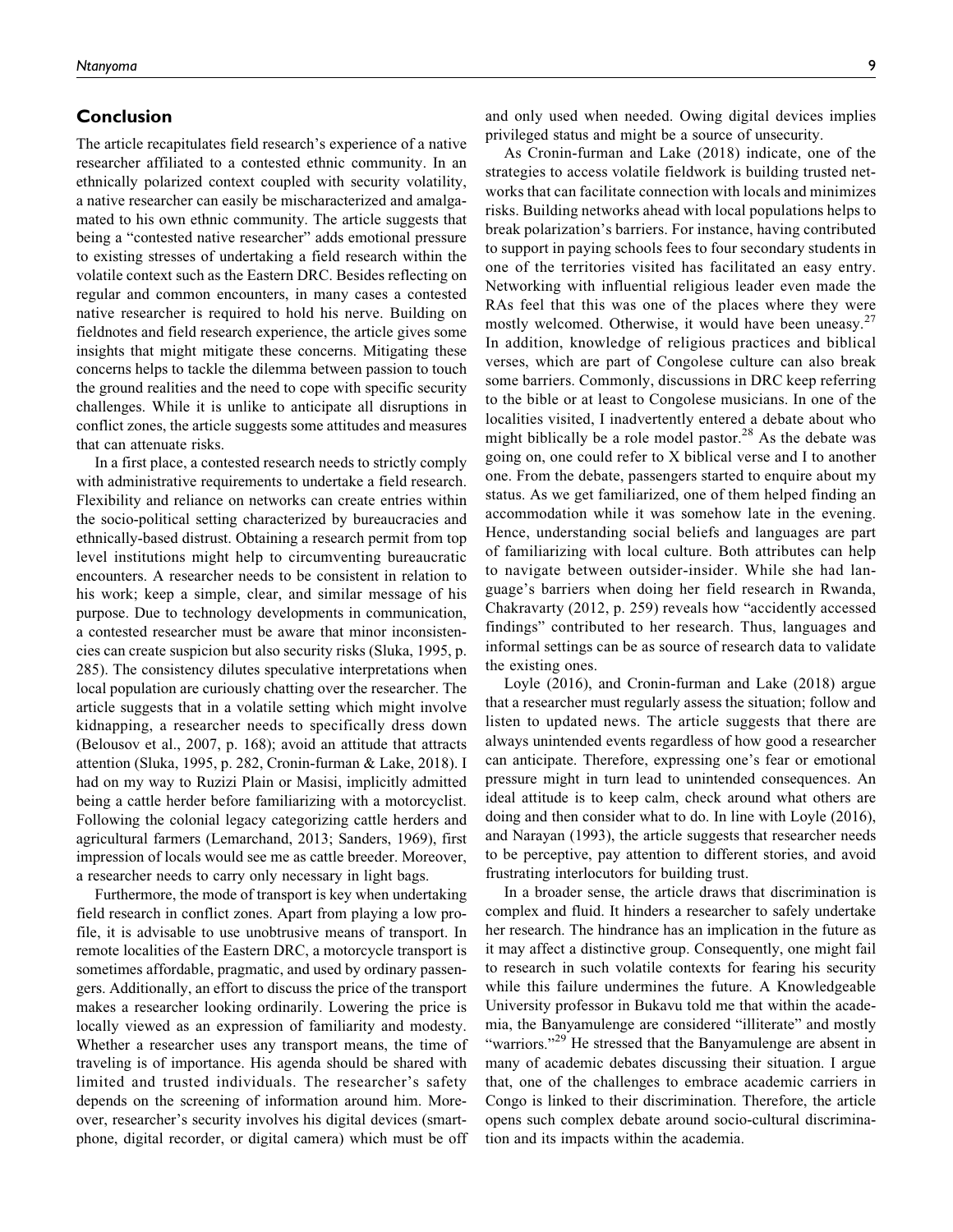## **Declaration of Conflicting Interests**

The author(s) declared no potential conflicts of interest with respect to the research, authorship, and/or publication of this article.

## **Funding**

The author(s) disclosed receipt of the following financial support for the research and/or authorship of this article: The research and fieldwork have been funded by Orange Knowledge Programme (NUFFIC) and the Institute of Social Studies Research Innovation Facility Fund (RIF).

# **ORCID iD**

Rukumbuzi Delphin Ntanyoma D [https://orcid.org/0000-0003-4999-](https://orcid.org/0000-0003-4999-2621) [2621](https://orcid.org/0000-0003-4999-2621)

## **Supplemental Material**

Supplemental material for this article is available online.

#### **Notes**

- 1. The research and fieldwork have been funded by Orange Knowledge Programme (NUFFIC) and the Institute of Social Studies Research Innovation Facility Fund (RIF).
- 2. Discussions with SSJ, The Hague July 5, 2018 and with MS The Hague, July 12, 2018. SSJ is an Assistant Professor within the Erasmus University Rotterdam who has extensively worked on Srilanka while MS affiliated to The Hague Institute for Economics and Peace with an experience of working with the African Great Lakes Region.
- 3. Thanks to INK, Hka, Ema, CRM, Emu, JNg, ENz, ESh, Sha, CSe, NBo, LBK, GBS, EWS, SNM who have contributed as RAs during the data collection and transcription. For privacy reasons, names are shortened.
- 4. The author acknowledges Peter de Valk's contribution that helped to improve the article's discussion.
- 5. Within the explanatory sequential design model, triangulation is conceptualized as the process of connecting quantitative findings to qualitative results in a sense of reintegrating insights from both methods (see details in Creswell & Creswell, (2018, p. 222) and Fetters and Molina-Azorin (2017, p. 7).
- 6. Throughout the discussion in this article, insider or native concepts will be interchangeably used.
- 7. The commonly used saying in Lingala, one of the Congolese national languages mostly used by the security services means that "something little dear" or "even cheaper water."
- 8. Walikale: Interview with an Ex-combatant Jeannot (nickname) on 28th February 2019.
- 9. Discussion with UEPNDDR coordinator, January 17, 2019, Goma.
- 10. Discussion and email exchange with UEPNDDR Statistician, February 3, 2019, Goma.
- 11. Bweramana is westward of Goma City and at the border of North-Kivu and South-Kivu Provinces. The visit took place on 3rd December 2018.
- 12. Informal discussion with close relatives in Goma, 21st February 2019.
- 13. Discussion with a military senior within the national army, May 5, 2019, Mwenga.
- 14. A village chief, Kawaza Nyakwana was killed on 4th May 2019 in Fizi territory, precisely in Mikalati by Gumino's commander. Whilst the victim belongs to Banyindu, dominating the region I was visiting, Gumino is an armed group affiliated to my ethnic community. On 4th May afternoon, I traveled to visit a region having similar socio-cultural setting as the region where Kawaza was killed. Hence, I could have been caught in; so long as reprisals do not take personal responsibility.
- 15. Interview with, May 5, 2019, Mwenga/South Kivu.
- 16. Our discussion with Emma was in Kiswahili. Here is my interpretation in English.
- 17. Rutshuru Centre and Kiwanja are closer agglomerations of the Rutshuru territory at around 70 kms from Goma, the North-Kivu capital city.
- 18. Informal discussion with a motorcyclist, February 11, 2019, Kiwanja-Nyamilima/North Kivu.
- 19. It happened around 5 PM on 6th April 2019 and recalled a horrific incident that took place in same locality.
- 20. Though yet discriminated against, Banyamulenge military officers are deployed across DRC. The localities cited are among those visited during the field research.
- 21. Afande means military commander in Tanzanian Swahili that has been exported in Congo during the last decades of insurgencies supported by Rwanda and Uganda.
- 22. The visit tool place on 11 April 2019. It is worth noting that 120 Kms from Uvira to Misisi, there are at least 20 checkpoints. At each checkpoint, passengers must pay at least a half dollar (1000 FC: Congolese currency).
- 23. Informal discussion with Captain Amuli, April 12, 2019, Lulimba/South Kivu.
- 24. Informal discussion with Walikale Territorial Administrator, February 27, 2019, Walikale/North-Kivu.
- 25. See details of the Kasika's massacre in Stearns (2011), and Ntanyoma (2014). While the massacre was committed by a rebel group, Banyamulenge and Tutsi are locally considered as the killers.
- 26. Interview with Ilde, Kasika 5th May 2020.
- 27. Discussion and report of Fizi territory from RAs, CRM & JNg, April 20, 2019, Bukavu.
- 28. Informal discussion within a public transport toward Mwenga/ South Kivu, April 4, 2019.
- 29. Interview with BMu, November 23, 2018, Bukavu/South Kivu.

## **References**

- Attia, M., & Edge, J. (2017). Be(com)ing a reflexive researcher: A developmental approach to research methodology. Open Review of Educational Research, 4(1), 33–45. [https://doi.org/10.1080/23](https://doi.org/10.1080/23265507.2017.1300068) [265507.2017.1300068](https://doi.org/10.1080/23265507.2017.1300068)
- Bagshaw, D., Lepp, M., & Zorn, C. R. (2007). International research collaboration: Building teams and managing conflict. Conflict Resolution Quarterly, 24(4), 433–446.<https://doi.org/10.1002/crq>
- Begley, L. R. (2009). The other side of fieldwork: Experiences and challenges of conducting research in the border area of Rwanda/ eastern Congo. Anthropology Matters, 11(2), 1-11. [https://doi.org/](https://doi.org/10.22582/am.v11i2.17) [10.22582/am.v11i2.17](https://doi.org/10.22582/am.v11i2.17)
- Bellows, J., & Miguel, E. (2009). War and local collective action in Sierra Leone. Journal of Public Economics, 93(11-12), 1144–1157.<https://doi.org/10.1016/j.jpubeco.2009.07.012>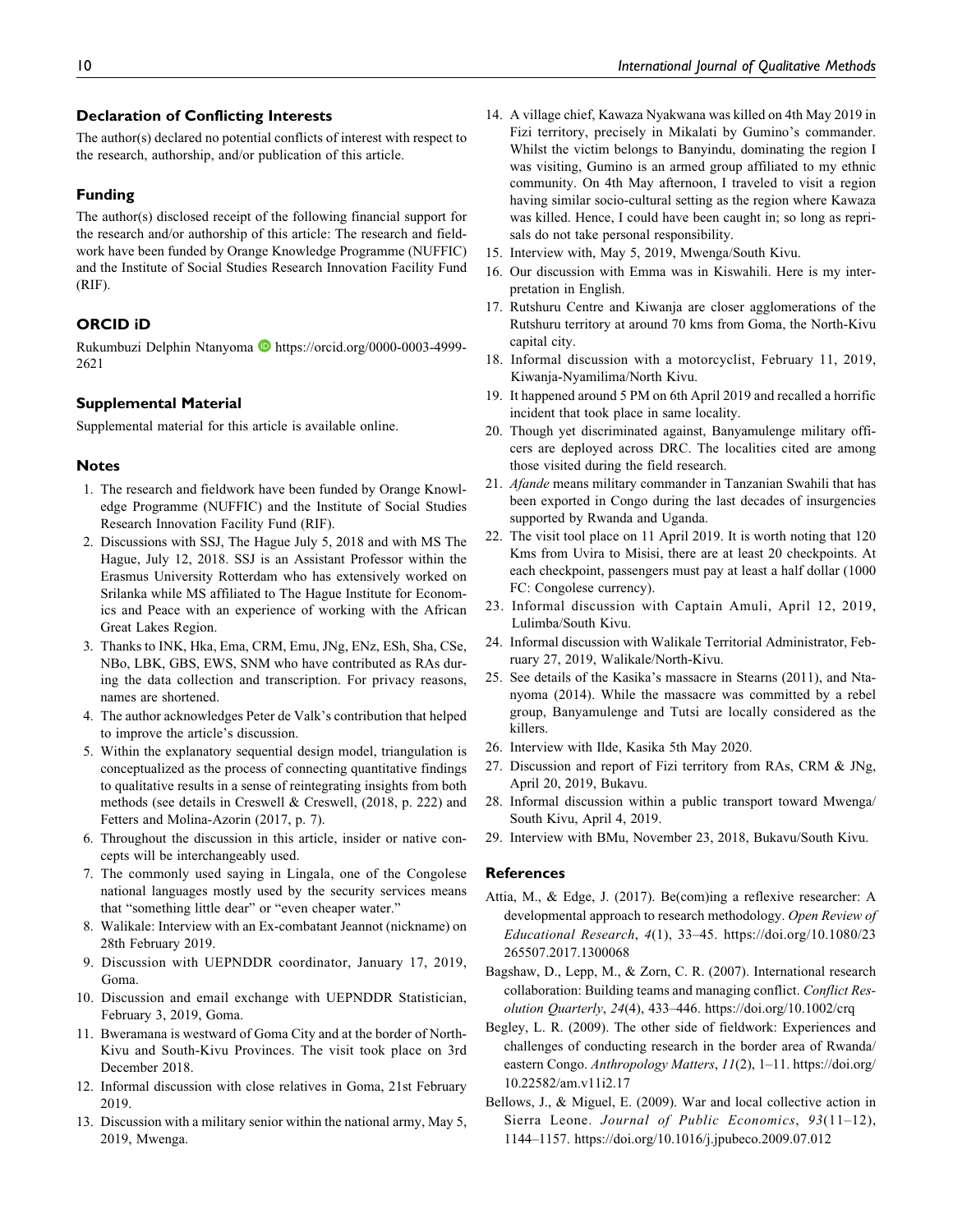- Belousov, K., Horlick-Jones, T., Bloor, M., Gilinskiy, Y., Golbert, V., Kostikovsky, Y., Levi, M., & Pentsov, D. (2007). Any port in a storm: Fieldwork difficulties in dangerous and crisis-ridden settings. Qualitative Research, 7(2), 155–175. [https://doi.org/10.](https://doi.org/10.1177/1468794107076019) [1177/1468794107076019](https://doi.org/10.1177/1468794107076019)
- Berger, R. (2015). Now I see it, now I don't: Researcher's position and reflexivity in qualitative research. Qualitative Research, 15(2), 219–234.<https://doi.org/10.1177/1468794112468475>
- Bernard, R. H. (2000). Social research methods: Qualitative and quantitative approaches. Sage.
- Bonner, A., & Tolhurst, G. (2002). Insider-outsider perspectives of participant observation. Nurse Researcher, 9(4), 7–19. [https://doi.](https://doi.org/10.7748/nr2002.07.9.4.7.c6194) [org/10.7748/nr2002.07.9.4.7.c6194](https://doi.org/10.7748/nr2002.07.9.4.7.c6194)
- Breen, L. (2007). The researcher 'in the middle': Negotiating the insider/outsider dichotomy. The Australian Community Psychologist, 19(1), 163–174.<http://hdl.handle.net/20.500.11937/22045>
- Brigden, N., & Hallett, M. (2020). Fieldwork as social transformation?: Place, time, and power in a violent moment. Geopolitics, 00(00), 1–17.<https://doi.org/10.1080/14650045.2020.1717068>
- Bruskin, S. (2018). Insider or outsider? Exploring the fluidity of the roles through social identity theory. Journal of Organizational Ethnography, 8(2), 159–170.<https://doi.org/10.1108/JOE-09-2017-0039>
- Cederman, L. E., Wimmer, A., & Min, B. (2010). Why do ethnic groups rebel? New data and analysis. World Politics, 62(1), 87–119.<https://doi.org/10.1017/S0043887109990219>
- Chakravarty, A. (2012). "Partially trusting" field relationships opportunities and constraints of fieldwork in Rwanda's Post conflict setting. Field Methods, 24(3), 251–271. [https://doi.org/10.1177/](https://doi.org/10.1177/1525822X12443664) [1525822X12443664](https://doi.org/10.1177/1525822X12443664)
- Chama, B. (2019). Anti-corruption tabloid journalism in Africa. Springer.
- Chambers, J. (2020). When fieldwork falls apart?: Navigating disruption from political turmoil in research. Area (September 2019), 437–444.<https://doi.org/10.1111/area.12587>
- Corstange, D. (2009). Sensitive questions, truthful answers? Modeling the list experiment with LISTIT. Political Analysis, 45–63. [https://](https://doi.org/10.1093/pan/mpn013) [doi.org/10.1093/pan/mpn013](https://doi.org/10.1093/pan/mpn013)
- Court, A. (2013). The Banyamulenge of south Kivu: The "nationality question." African Studies, 72(3), 416-439. [https://doi.org/10.](https://doi.org/10.1080/00020184.2013.851467) [1080/00020184.2013.851467](https://doi.org/10.1080/00020184.2013.851467)
- Creswell, J. W., & Creswell, D. J. (2018). Research design: Qualitative, quantitative, & mixed methods approaches. Sage.
- CRG [The Congo Research Group]. (2017). Mass killings in Beni territory: Political violence, cover ups, and cooptation. The Congo Research Group.
- Cronin-furman, K., & Lake, M. (2018). Ethics abroad: Fieldwork in fragile and violent contexts. American Political Science Association, 1–8.<https://doi.org/10.1017/S1049096518000379>
- De Herdt, T., Titeca, K., & Wagemakers, I. (2012). Make schools, not war? Donors' rewriting of the social contract in the DRC. Development Policy Review, 30(6), 681–701. [https://doi.org/10.1111/j.](https://doi.org/10.1111/j.1467-7679.2012.00594.x) [1467-7679.2012.00594.x](https://doi.org/10.1111/j.1467-7679.2012.00594.x)
- Doyle, C., & McCarthy-Jones, A. (2017). Researching in volatile environments and the importance of adaptive methods for junior researchers. Qualitative Research Journal, 17(4), 335–344.
- Fetters, M. D., & Molina-Azorin, J. F. (2017). The Journal of Mixed Methods Research starts a new decade: Principles for bringing in the new and divesting of the old language of the field. Journal of Mixed Methods Research, 11(1), 3–10. [https://doi.org/10.1177/](https://doi.org/10.1177/1558689816682092) [1558689816682092](https://doi.org/10.1177/1558689816682092)
- Forbes, J. (2008). Reflexivity in professional doctoral research. Reflective Practice, 9(4), 449–460. [https://doi.org/10.1080/14623](https://doi.org/10.1080/14623940802431523) [940802431523](https://doi.org/10.1080/14623940802431523)
- Galtung, J. (1969). Violence, peace, and peace research. Journal of Peace Research, 6(3), 167–191.
- Geertz, C. (2005). Being there. In C. Pole (Ed.), Fieldwork: Analysis, outcomes and reflections (Vol. IV, pp. 114–126). Sage.
- Glasius, M., de Lange, M., Bartman, J., Dalmasso, E., Lv, A., Del Sordi, A., Michaelsen, M., & Ruijgrok, K. (2018). Research, ethics and risk in the authoritarian field. Palgrave Macmillan. [https://link.](https://link.springer.com/content/pdf/10.1007%2F978-3-319-68966-1.pdf) [springer.com/content/pdf/10.1007](https://link.springer.com/content/pdf/10.1007%2F978-3-319-68966-1.pdf)%[2F978-3-319-68966-1.pdf](https://link.springer.com/content/pdf/10.1007%2F978-3-319-68966-1.pdf)
- Guillemin, M., & Gillam, L. (2004). Ethics, reflexivity, and "Ethically important moments" in research. Qualitative Inquiry, 10(2), 261–280.<https://doi.org/10.1177/1077800403262360>
- Gurr, T. R. (1970). *Why men rebel*. Princeton University Press.
- Harvey, J. (2013). Footprints in the field: Researcher identity in social research. Methodological Innovations Online, 8(1), 86–98. [https://](https://doi.org/10.4256/mio.2013.0006) [doi.org/10.4256/mio.2013.0006](https://doi.org/10.4256/mio.2013.0006)
- Hervik, P. (1994). Shared reasoning in the field: Reflexivity beyond the author. In K. Hastrup & P. Hervik (Eds.), Social experience and anthropological knowledge (pp. 78–100). Routledge.
- Hoffmann, K., Vlassenroot, K., & Marchais, G. (2016). Taxation, stateness and armed groups: Public authority and resource extraction in eastern Congo. Development and Change, 47(6), 1434–1456.<https://doi.org/10.1111/dech.12275>
- Huening, L.-C. (2013). Making use of the past: The Rwandophone question and the "Balkanisation of the Congo." Review of African Political Economy, 40(February 2015), 13–31. [https://doi.org/10.](https://doi.org/10.1080/03056244.2012.761603) [1080/03056244.2012.761603](https://doi.org/10.1080/03056244.2012.761603)
- Huening, L.-C. (2015). No mistaken identity-Kinshasa's press and The Rwandophone "Other" (c.1990-2005). LIT Verlag GmbH &Co. KG Wien.
- Jackson, S. (2006). Sons of which soil? The language and politics of autochthony in eastern D.R. Congo. African Studies Review, 49(02), 95–124.<https://doi.org/10.1353/arw.2006.0107>
- Jackson, S. (2007). Of "doubtful nationality": Political manipulation of citizenship in the D. R. Congo. Citizenship Studies, 11(5), 481–500.<https://doi.org/10.1080/13621020701605792>
- Johnson, R. B., Onwuegbuzie, A. J., & Turner, L. A. (2007). Toward a definition of mixed methods research. Journal of Mixed Methods Research, 1(2), 112–133.
- Kalyvas, S. N. (2006). The logic of violence in civil war. Cambridge University Press.
- Kanuha, V. K. (2000). "Being" native versus "going native": Conducting social work research as an insider. Social Work, 45(5), 439–447. <https://academic.oup.com/sw/article-abstract/45/5/439/1879788>
- Kapapi, J. (2019). Lies of the Tutsi in Eastern Congo/Zaire: A case study: South Kivu (pre-colonial to 2018). Xlibris Us. [https://libris.](https://libris.nl/boek?authortitle=john-kapapi/lies-of-the-tutsi-in-eastern-congo-zaire--9781796022841) [nl/boek?authortitle](https://libris.nl/boek?authortitle=john-kapapi/lies-of-the-tutsi-in-eastern-congo-zaire--9781796022841)=[john-kapapi/lies-of-the-tutsi-in-eastern](https://libris.nl/boek?authortitle=john-kapapi/lies-of-the-tutsi-in-eastern-congo-zaire--9781796022841)[congo-zaire–9781796022841](https://libris.nl/boek?authortitle=john-kapapi/lies-of-the-tutsi-in-eastern-congo-zaire--9781796022841)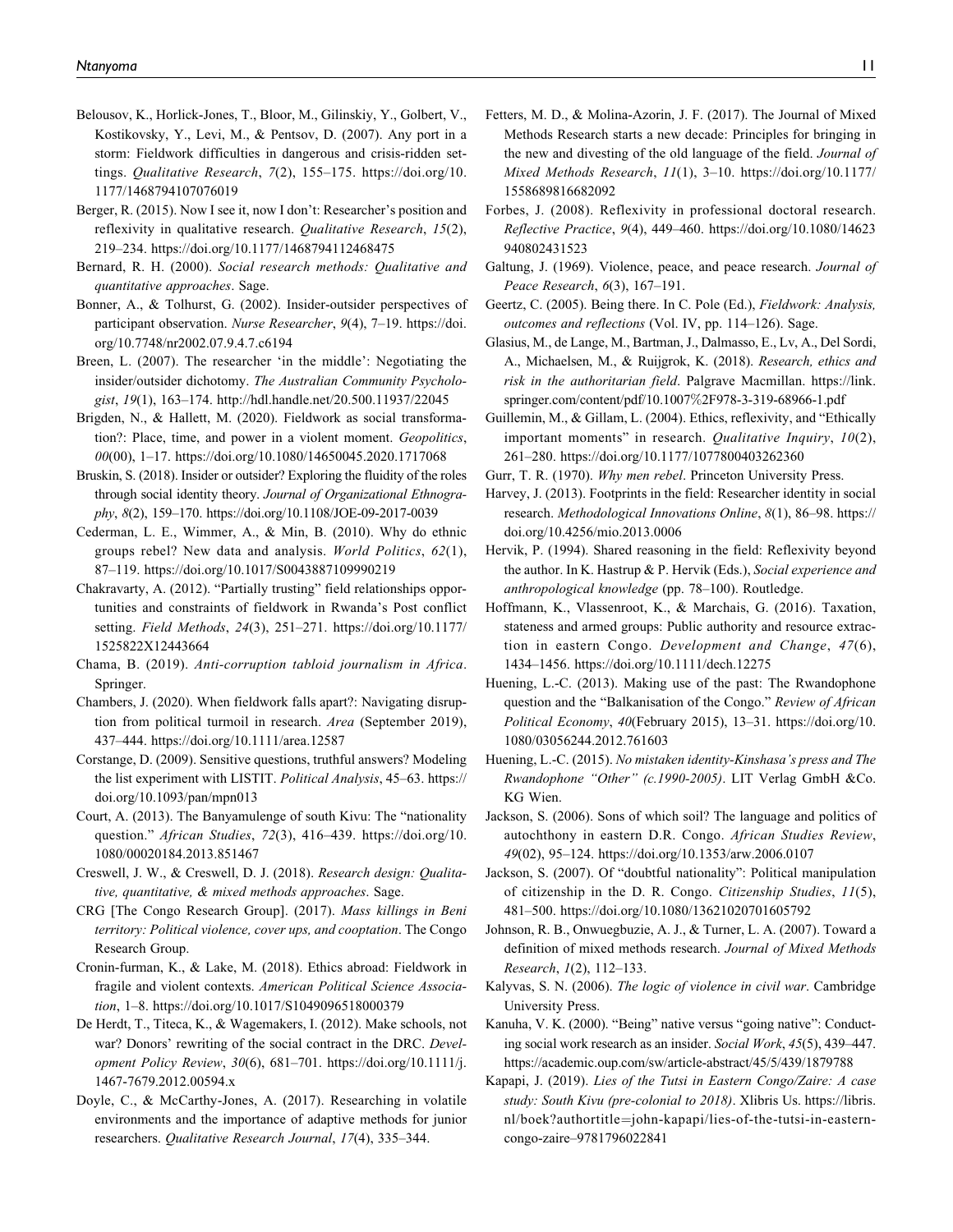- Kibiswa, N. K. (2015). Ethnonationalism and conflict resolution: The armed group Bany2 in DR Congo [Globethics.net Theses, Vol. 13]. [https://www.amazon.com/Ethnonationalism-Conflict-Resolution-](https://www.amazon.com/Ethnonationalism-Conflict-Resolution-Globethics-net-Theses/dp/2889310329)[Globethics-net-Theses/dp/2889310329](https://www.amazon.com/Ethnonationalism-Conflict-Resolution-Globethics-net-Theses/dp/2889310329)
- Kirpitchenko, L., & Voloder, L. (2014). Insider research method: The significance of identities in the field. Sage. [https://doi.org/10.4135/](https://doi.org/10.4135/978144627305014533940) [978144627305014533940](https://doi.org/10.4135/978144627305014533940)
- KST [Kivu Security Tracker]. (2019, October 29). Atrocities, populations under siege, regional tensions: What is happening in Minembwe? Congo Research Group/Human Rights Watch. [https://blog.](https://blog.kivusecurity.org/atrocities-populations-under-siege-regional-tensions-what-is-happening-in-minembwe/) [kivusecurity.org/atrocities-populations-under-siege-regional-ten](https://blog.kivusecurity.org/atrocities-populations-under-siege-regional-tensions-what-is-happening-in-minembwe/) [sions-what-is-happening-in-minembwe/](https://blog.kivusecurity.org/atrocities-populations-under-siege-regional-tensions-what-is-happening-in-minembwe/)
- Kuklinski, J. H., Cobb, M. D., & Gilens, M. (1997). Racial attitudes and the "New South." The Journal of Politics, 59(2), 323–349.
- Lemarchand, R. (2013). Reflections on the recent historiography of eastern CONGO. Journal of African History, 54(3), 417–437. <https://doi.org/10.1017/S002185371300073X>
- Loyle, C. E. (2016). Overcoming research obstacles in hybrid regimes: Lessons from Rwanda\*. Social Science Quarterly, 97(4), 923–935. <https://doi.org/10.1111/ssqu.12346>
- McKinley Brayboy, B., & Deyhle, D. (2000). Insider-outsider: Researchers in American Indian communities. Theory into Practice, 39(3), 163–169. [https://doi.org/10.1207/s15430421tip3903\\_7](https://doi.org/10.1207/s15430421tip3903_7)
- Merriam, S. B., Johnson-Bailey, J., Lee, M. Y., Kee, Y., Ntseane, G., & Muhamad, M. (2001). Power and positionality: Negotiating insider/outsider status within and across cultures. International Journal of Lifelong Education, 20(5), 405–416. [https://doi.org/](https://doi.org/10.1080/02601370120490) [10.1080/02601370120490](https://doi.org/10.1080/02601370120490)
- Milligan, L. (2016). Insider-outsider-inbetweener? Researcher positioning, participative methods and cross-cultural educational research. Compare: A Journal of Comparative and International Education, 46(2), 235–250. [https://doi.org/10.1080/03057925.](https://doi.org/10.1080/03057925.2014.928510) [2014.928510](https://doi.org/10.1080/03057925.2014.928510)
- Montague, D. (2002). Stolen goods: Coltan and conflict in the Democratic Republic of Congo. SAIS Review, 22(1), 103–118. [https://](https://doi.org/10.1353/sais.2002.0016) [doi.org/10.1353/sais.2002.0016](https://doi.org/10.1353/sais.2002.0016)
- Muhindo-Kambere, L. (1996). Après les Banyamulenge, voici les Banyabwisha au Kivu en 1959 [After the Banyamulenge, here is the 1959 Banyabwisha]. Editions Yira. ´
- Narayan, K. (1993). How native is a "native" anthropologist? American Anthropologist, 95(3), 671–686. [https://www.jstor.org/stable/](https://www.jstor.org/stable/679656) [679656](https://www.jstor.org/stable/679656)
- Ntanyoma, D. R. (2014). Massacre de kasika: 16 ans de discours populistes, silence et desespoir. Retrieved August 16, 2019, from [https://easterncongotribune.com/2014/08/22/massacre-de-kasika-](https://easterncongotribune.com/2014/08/22/massacre-de-kasika-16-ans-de-discours-populistes-silence-et-desespoir/)[16-ans-de-discours-populistes-silence-et-desespoir/](https://easterncongotribune.com/2014/08/22/massacre-de-kasika-16-ans-de-discours-populistes-silence-et-desespoir/)
- Ntanyoma, D. R. (2019a). Behind the scenes of the "Banyamulenge military": Momentum, myth, and extinction. L'Harmattan.
- Ntanyoma, D. R. (2019b). Genocide warning?: The vulnerability of Banyamu lenge 'Invaders' (ISSN 0921-0210 No. Working Paper 649).<https://repub.eur.nl/pub/121302>
- Nzongola-Ntalaja, G. (2002). The Congo from Leopold to Kabila: A people's history. Zed Books.
- O'leary, Z. (2017). The essential guide to doing your research project (3rd ed.). Sage.
- Pearce, J., & Loubere, N. (2017). Under threat: Working in dangerous environments. In G. Crawford, L. J. Kruckenberg, N. Loubere, & R. Morgan (Eds.), Understanding global development research: Fieldwork issues, experiences and reflections (pp. 155–176). Sag[ehttps://methods.sagepub.com/book/understanding-global](https://methods.sagepub.com/book/understanding-global-development-research-fieldwork-issues-experiences/i1250.xml)[development-research-fieldwork-issues-experiences/i1250.xml](https://methods.sagepub.com/book/understanding-global-development-research-fieldwork-issues-experiences/i1250.xml)
- Perazzone, S. (2017). Reintegrating former fighters in the Congo: Ambitious objectives, limited results. International Peacekeeping, 24(2), 254–279.<https://doi.org/10.1080/13533312.2016.1219659>
- Perera, S. (2017). Burning the tent down: Violent political settlements in the Democratic Republic of the Congo. Journal of International Development, 29(5), 628–644.<https://doi.org/10.1002/jid.3286>
- Pottier, J. (2002). Re-imagining Rwanda: Conflict, survival and disinformation in the late twentieth century. Cambridge University Press.
- Prunier, G. (2009). Africa's world war: Congo, the Rwandan genocide, and the making of a continental catastrophe. Oxford University Press.
- Rackley, E. B. (2006). Democratic Republic of the Congo: Undoing government by predation. Disasters, 30(4), 418–432.
- Richardson, L. (2005). Writing: A method of inquiry. In C. Pole (Ed.), Fieldwork: Analysis, outcomes and reflections (Vol. IV, pp. 289–326). Sage.
- Roll, K., & Swenson, G. (2019). Fieldwork after conflict: Contextualising the challenges of access and data quality. Disasters, 43(2), 240–260.<https://doi.org/10.1111/disa.12321>
- Sanders, E. R. (1969). The Hamitic hypothesis; Its origin and functions in time perspective. The Journal of African History, 10(4), 521–532.<http://www.jstor.org/stable/179896>
- Schroeder, D., Cook, J., Hirsch, F., Fenet, S., & Muthuswamy, V. (2018). Ethics dumping: Introduction. In D. Schroeder, J. Cook, F. Hirsch, S. Fenet, & V. Muthuswamy (Eds.), Ethics dumping case studies from north-south research collaborations (pp. 1–8). Springer Briefs in Research and Innovation Governance. [https://](https://doi.org/10.1007/978-3-319-64731-9) [doi.org/10.1007/978-3-319-64731-9](https://doi.org/10.1007/978-3-319-64731-9)
- Sluka, J. A. (1995). Reflections on managing danger in fieldwork: Dangerous anthropology in Belfast. In C. Nordstrom & A. C. G. Robben (Eds.), Fieldwork under Fire: Contemporary studies of violence and survival (pp. 276–294). University of California Press.
- Smetherham, D. (1978). Insider researcher. British Educational Research Journal, 4(2), 97–102.<https://www.jstor.org/stable/1501125>
- Smyth, M. (2005). Insider–outsider issues in researching violent and divided societies. In E. Porter, G. Robinson, M. Smyth, A. Schnabel, & E. Osaghae (Eds.), Researching conflict in Africa: Insights and experiences (pp. 9–23). United Nations University Press. <http://collections.unu.edu/eserv/UNU:2463/pdf9280811193.pdf>
- Stearns, J. K. (2011). Dancing in the glory of the monsters: The collapse of the Congo and the great war of Africa. Public Affairs.
- Tangwa, G. B., Browne, K., & Schroeder, D. (2018). Ebola Vaccine Trials. In D. Chroeder, J. Cook, F. Hirsch, S. Fenet, & V. Muthuswamy (Eds.), Ethics dumping case studies from north- south research collaborations (pp. 49–60). Springer Briefs in Research and Innovation Governance.
- Thomson, P., & Gunter, H. (2011). Inside, outside, upside down: The fluidity of academic researcher "identity" in working with/in school.